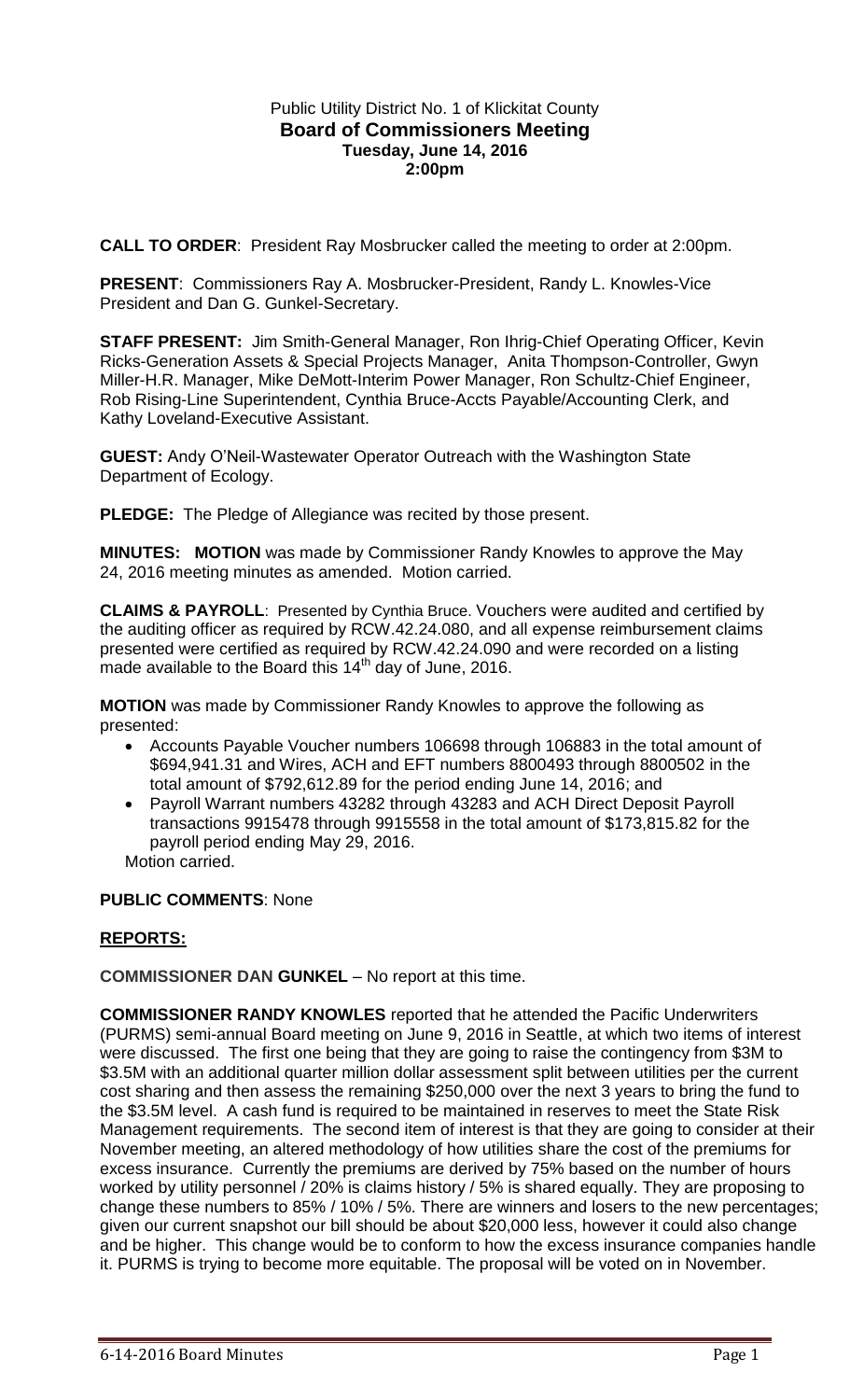Commissioner Knowles also commented that during his attendance at the PURMS meeting, he had a chance to chat with other Board members about how PURMS works and how engaged the Board members are or aren't in PURM's business affairs. He also spoke with Dick Rodruck, administrator for PURMS and Jan Essenburg, PURMS Counsel.

Commissioner Knowles will now be included more in the systems processes and the Executive Committee of the PURMS' Board will meet prior to the full Board meetings and go over the various proposals from staff and have an opportunity to discuss them before being presented to the full Board for decisions. More Board education is being requested as well to have a better understanding of the business. Commissioner Knowles also inquired of Dick Rodruck about succession planning, of which there is none at this time. Therefore Commissioner Knowles will continue pushing the idea and asking Dick to develop "something." There fundamentally needs to be a process of how the business would move forward if Dick Rodruck were to become ill or leave the business.

 The PURMS Board is also working with the Washington PUD Association (WPUDA) on fire legislations, of which WPUDA is taking the lead. Commissioner Knowles will be touching base with George Caan, Executive Director of WPUDA, to discuss this further. Jim Smith has information from Mr. Caan regarding the fire legislation subject, and will be sharing that with Commissioner Knowles.

 In regard to a power sales agreement, Commissioner Knowles again asked the Board members to reconsider their position regarding the long-term energy sales contract. Hopefully new information from staff during the Executive Session later in today's meeting will have some impact on their decision.

**COMMISSIONER RAY MOSBRUCKER** reported that he attended the Snowden customer meeting on June 2, 2016 along with Ron Schultz at which time Ron brought the group up to speed on the District's operations. It was a good meeting, and afterward Commissioner Mosbrucker was asked a few questions from customers regarding the net metering program.

 Commissioner Mosbrucker also announced that he would be attend the NWPPA's "decisionmaking" class in Walla Walla, WA on June 22-23, 2016

## **GENERAL MANAGER –** The complete report can be found at:

[htp://www.klickitatpud.com/topicalMenu/commissioners/GM\\_Reports.aspx](http://www.klickitatpud.com/topicalMenu/commissioners/GM_Reports.aspx)

In addition to the written report, the following information was presented to the Board:

- Mr. Smith inquired as to how to proceed in presenting the Board's resolutions to Senator Curtis King and Representative Norm Johnson. Per Commissioner Mosbrucker's recommendation, the resolutions will be presented to Senator King and Representative Johnson at the Washington PUD Association dinner that will be held in Goldendale in September.
- Mr. Smith announced that Klickitat County's Department of Emergency Management received word that their Hazard Mitigation Planning (HMP) applications were approved by the State and have been forwarded to FEMA. FEMA is trying to get everything awarded as fast as they can, but they have seen it take up to a year in the past, but the hope is with it being a pilot program, it will move faster. Jeff King is taking the lead on this project.
- Following discussion regarding the need for a meter reader for the customer service department, Commissioners Gunkel and Mosbrucker agreed with Mr. Smith's recommendation in moving forward with creating and filling a new meter reader position. We did not fill a part time meter reader position once the incumbent retired in 2012 to reduce costs. This would recreate that position as a permanent full time position. Staff will begin the advertising process.

The report was accepted as presented.

**ACCOUNTING** – Anita Thompson presented the monthly financial report for April, 2016 which included the income statements for Revenue and Expenses and the Cash Flow statement. In response to Commissioner Knowles's question, Anita noted that her department should be caught up with the financial reports next month, at which time the reports should be available 20 days following month-end. The delay in monthly reports has been due to working on the financial audit, a couple of high priority tasks that came up, as well as training of new staff. Ron Ihrig complimented the accounting department for catching up as they have had a high turn-over which has resulted in the need for a lot of training for new staff. We now have a good team onboard and things are looking up. Anita stated that we are still waiting for the audited financial statement from Moss-Adams who performs our financial audit, and is hoping to receive it in a couple of weeks. She will then schedule their representative(s) to attend a Commission meeting and present the audited financial statement to the Board.

 Commissioner Knowles reported that PURMS, at year-end, includes an amount of outstanding known and unknown claim dollars estimated by an actuary. These dollars are then shown on the PURMS financials as a receivable, which are used to satisfy the State regulations for funds on hand. The State Auditor will be following up with member utilities to see that these dollars, the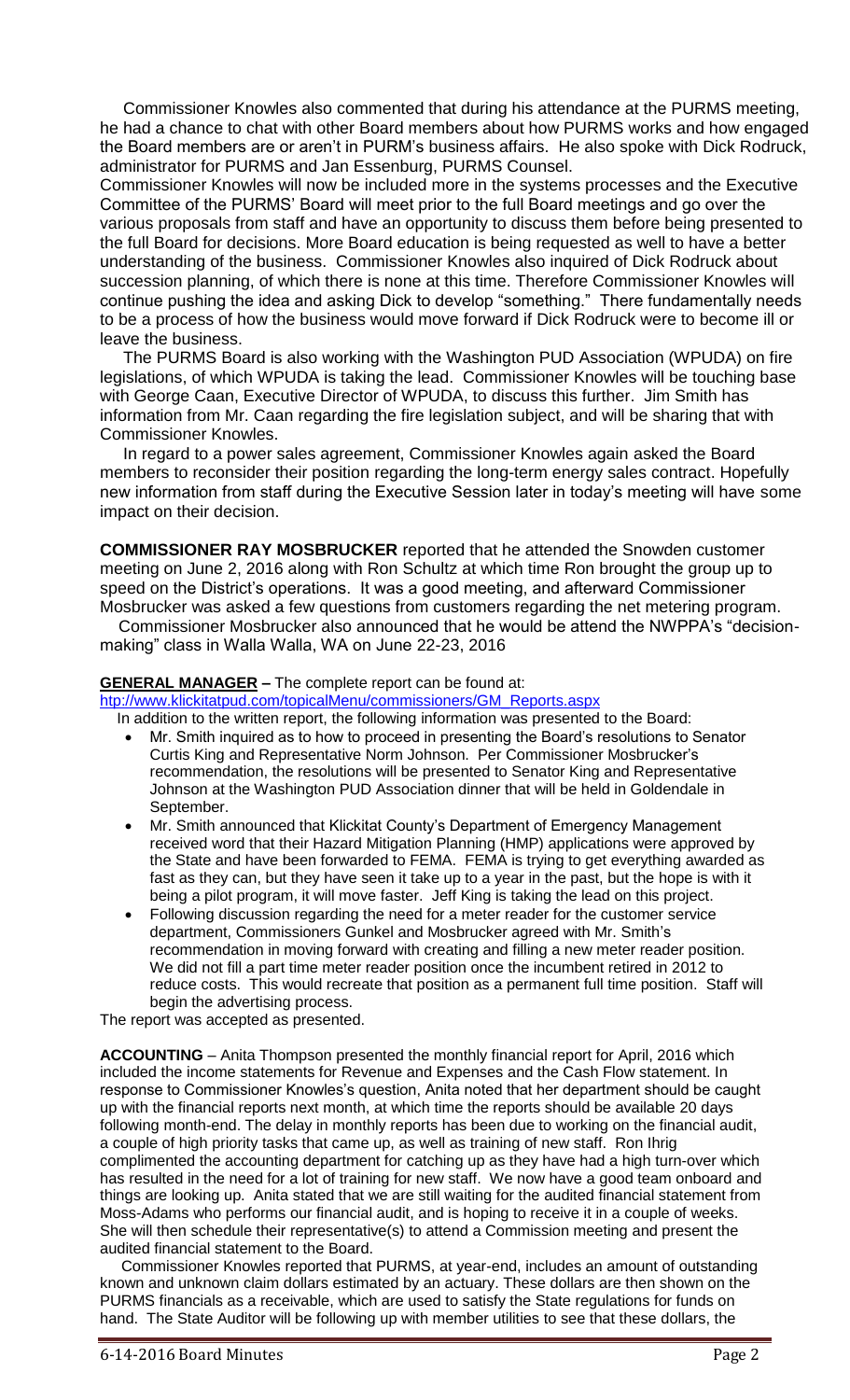amount assigned to each member, are either shown as part of the financials and/or described in the notes to the financials under the PURMS note that the PUD currently includes each year. PURMS has promised to provide utilities with some documentation within 60 days that will give us a sense of what the numbers will be. It will then be up to us to decide if it is a sum material enough to be included as a liability or just footnoted in our statements. It's coming down the pike and could be a significant figure, since we are the  $3<sup>rd</sup>$  of  $4<sup>th</sup>$  largest member of the group.

The report was accepted as presented.

**GENERATION ASSETS –** Kevin Ricks presented the monthly H.W. Hill LFG report for May, 2016 noting that the station output was 18.06 average MW which was down a little from last month. The theoretical maximum with the gas volumes available was 18.61 average MW. The plant experienced two trips on the CTs due to a voltage transient induced in the transmission system traced to a BPA switching operation at the Rock Creek Substation. We are working with BPA to come up with a solution to prevent future occurrences of inadvertent unit trips. A staffing reduction of one LFG Tech 1 position was implemented May 23, 2016. Kevin gave an overview of the work performed at the station during the recent planned maintenance outage, and also noted that the solar technician that was onsite during the outage stated that the combustion turbines (CTs) looked good upon inspection. The report was accepted as presented.

# **AGENDA ITEMS:**

- A. PRE-QUALIFICATION OF CONTRACTORS **MOTION** was made by Commissioner Dan Gunkel to authorize the addition of the following contractors to Klickitat PUD's Small Works Roster:
	- ▶ Mountain View Excavation of Goldendale, WA
	- ▶ Bill's Excavating and Debris Removal of Goldendale, WA
	- Grade Worx (formerly CRS Construction & Fencing) of Goldendale, WA
	- Clean Harbors Environmental Services Inc. of Pasco, WA
	- Motion Carried.
- B. BOARD APPROVAL OF STAFF's ACTIONS **MOTION** was made by Commissioner Randy Knowles to approve of staff's actions in declaring that an emergency situation existed at the HW Hill Landfill Project, at which time staff elected to waive the competitive bidding requirements in order to award all necessary contracts on behalf of the District to address the emergency situation in a timely manner, as there was a condensate line leak/spill outside the low compression building at the LFG plant site that needed immediate remediation. Motion carried.
- C. 2:45pm 2014 WASTEWATER TREATMENT PLANT AWARDS Andy O'Neill with the WA State Department of Ecology was in attendance to present the Wastewater Treatment Plant awards for 2014 to the District's water-wastewater department employees. Three of our plants are receiving the Outstanding Performance Awards for Wishram, Klickitat, and Lyle. The Board congratulated staff on a job well done.
- D. EXECUTIVE SESSION: Contract Negotiations President Mosbrucker called for an Executive Session at 3:40pm per RCW42.30.110 for the purpose of discussing the H.W. Hill Power Purchase Agreement, noting that the session would last for 30 minutes.

### *RCW 42.30.110 – Executive Sessions.*

(1) Nothing contained in this chapter may be construed to prevent a governing body from holding an executive session during a regular or special meeting:

 (d) To review negotiations on the performance of publicly bid contracts when public knowledge regarding such consideration would cause a likelihood of increased costs.

The Executive Session concluded at 4:10pm. No action was taken.

E. EXECUTIVE SESSION: Contract Negotiations – President Mosbrucker called for an Executive Session at 4:15pm per RCW42.30.110 for the purpose of discussing contract negotiations for leasing of the Cliffs Water Rights, noting that the session would last for 45 minutes.

### *RCW 42.30.110 – Executive Sessions***.**

(1) Nothing contained in this chapter may be construed to prevent a governing body from holding an executive session during a regular or special meeting:

 (d) To review negotiations on the performance of publicly bid contracts when public knowledge regarding such consideration would cause a likelihood of increased costs.

The Executive Session concluded at 5:00pm. No action was taken.